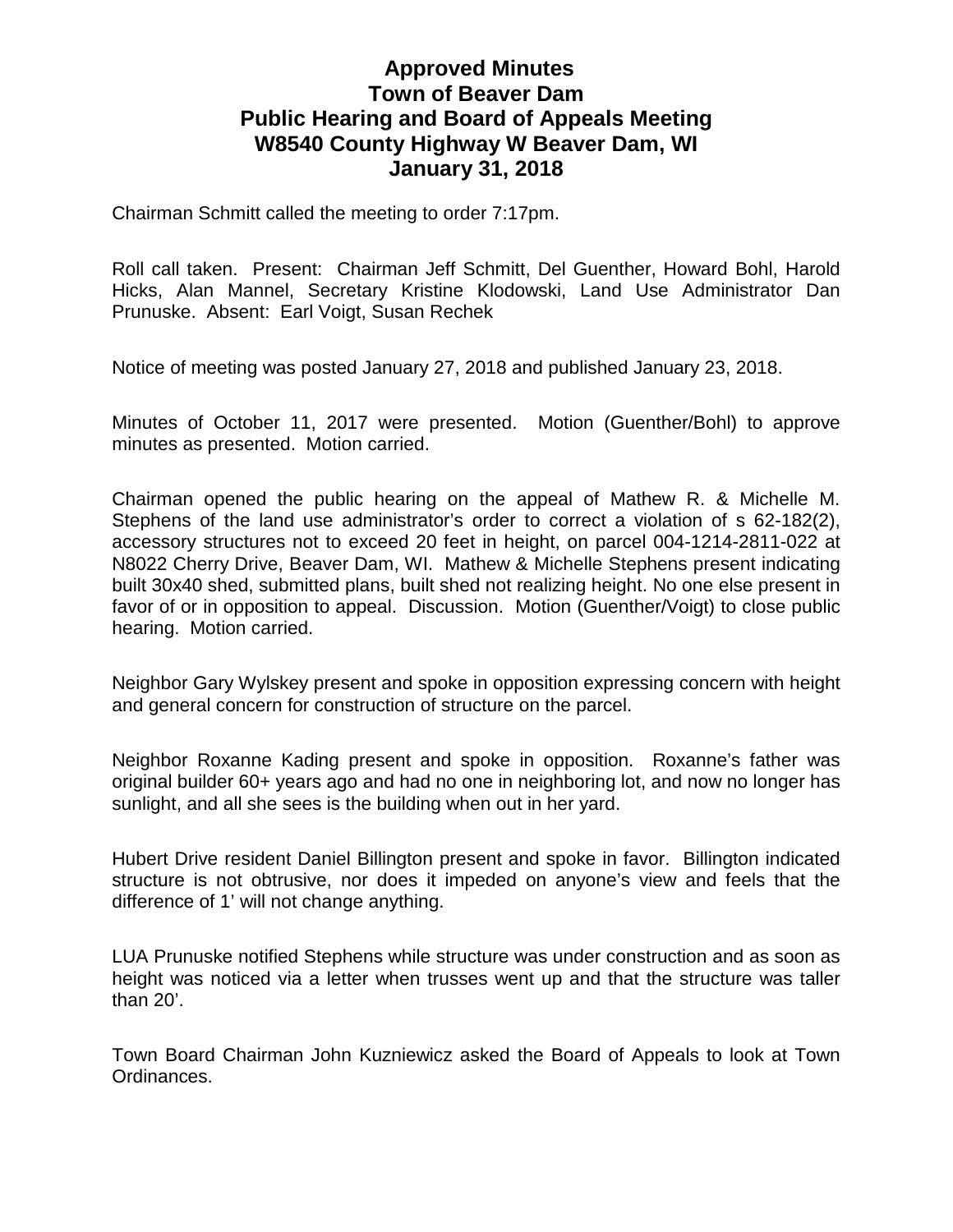## **BOARD OF APPEALS APPROVED MINUTES OF MAY 23, 2018 TOWN OF BEAVER DAM W8540 COUNTY ROAD W**

Chairman Schmitt called the meeting to order at 7:04pm.

Roll call taken. Present: Chairman Jeff Schmitt, Alan Mannel, Harold Hicks, Howard Bohl, Del Guenther, Susan Rechek, Land Use Administrator Dan Prunuske.

Meeting was posted and published May 8, 2018.

Motion (Guenther/Mannel) to approve minutes of January 31, 2018 as presented. Motion carried.

Chairman opened the public hearing on the appeal of Timothy K. Deering, trustee of the Deering Revocable Trust, of the Land Use Administrator's denial of a Land Use Permit for an accessory structure in the street yard on parcel 004-1214-3632-015 at W7650 Patrick Place, Beaver Dam.

Applicant Timothy Deering present. Mr. Deering and his wife have nine children, with five drivers in the house. Property is on a cul-de-sac, so technically structure is on side of house, hence LUA's denial. No one present for or against.

Chairman closed the public hearing.

Motion (Bohl/Mannel) to grant variance to allow Mr. Deering to build accessory structure in street yard of parcel. Discussion. Motion carried.

Chairman opened the public hearing on the appeal of United Cooperative, of the Land Use Administrator's denial of a Land Use Permit for a fertilizer processing structure in the street setback on parcel 004-1114-0723-002 at W9710 County Road D, Beaver Dam.

Applicant Joel Berghuis of the United Cooperative and Todd Jansen of MSA present. Original plant needed variance as well. Very cost effective to utilize facility with train access.

Town Board Chairman Kuzniewicz stated the Plan Commission approved pending the BOA granting variance.

No one present to speak in for or against to variance.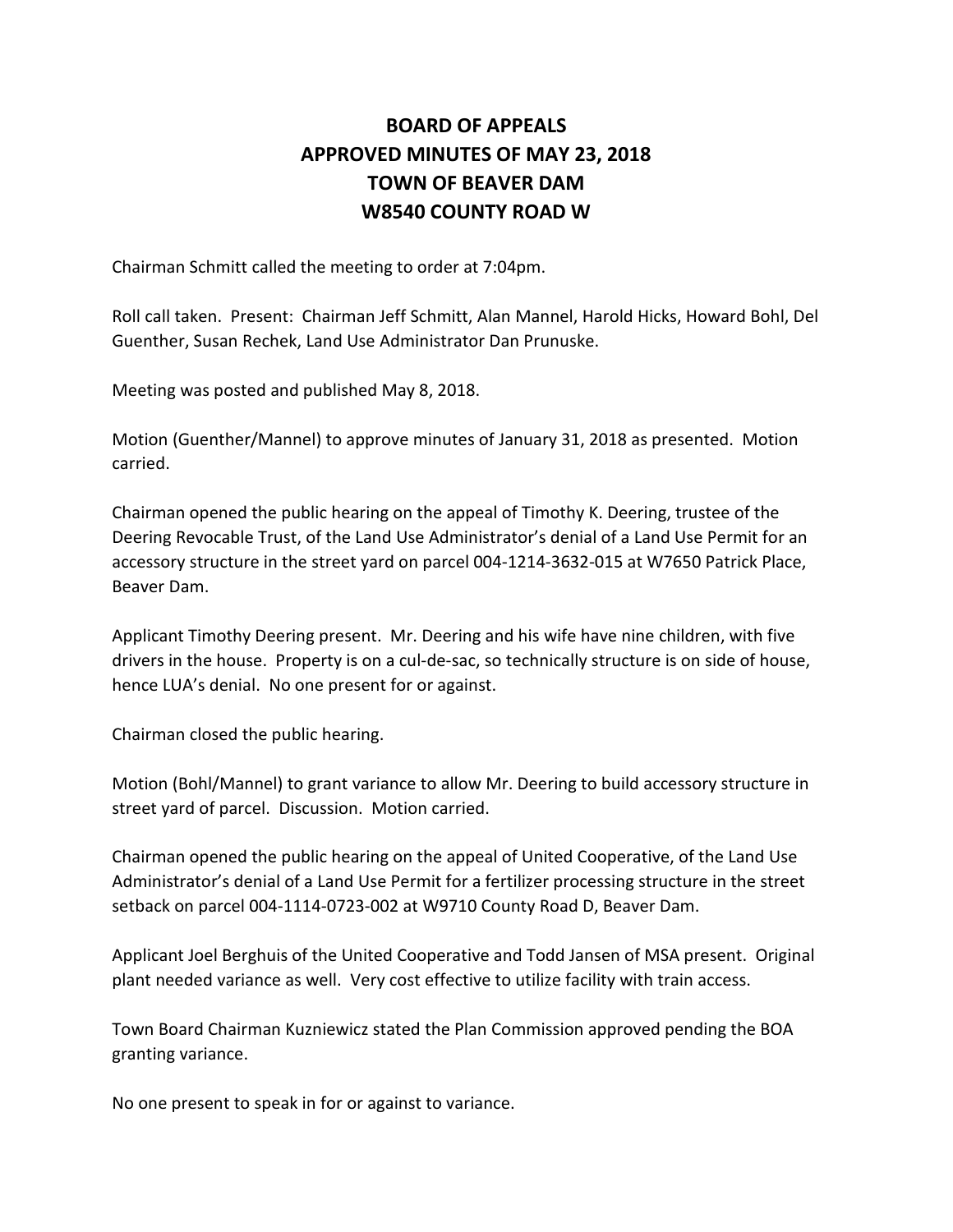Chairman closed public hearing.

Motion (Guenther/Hicks) to grant variance. No discussion. Bohl abstained. Motion carried.

Chairman opened the public hearing on the appeal of Dale & Susan Pangborn of the Land Use Administrator's denial of a Land Use Permit for an expansion of an existing non-conforming use by constructing two accessory structures, expanding the size of the existing house, and constructing porches in the street setback on parcel 0004-1214-2123-020 at N8356/N8358 Hickory Lane, Beaver Dam.

Applicants Dale & Susan Pangborn present. Duplex structure built prior to Town's current zoning. Only R-2 structure in neighborhood. Purchased to have mother and mother-in-law to live in other half of duplex. Looking to build structure in back, front porches for asthetic appeal and screen porch in back, and perhaps finishing of current garages as living space. There are two options they are seeking to make a decision as to what is best for them.

Residents: Dan Gladowski, Alice Reader, Dennis and Shelly Roskopf, Ron Hauser, Bob Eilbes present all in support of granting variance. No opposition present.

Chairman closed public hearing.

Motion (Mannel/Hicks) to grant variances. Discussion. Motion carried.

Motion (Guenther/Mannel) to adjourn 7:25pm. Motion carried.

Respectfully submitted,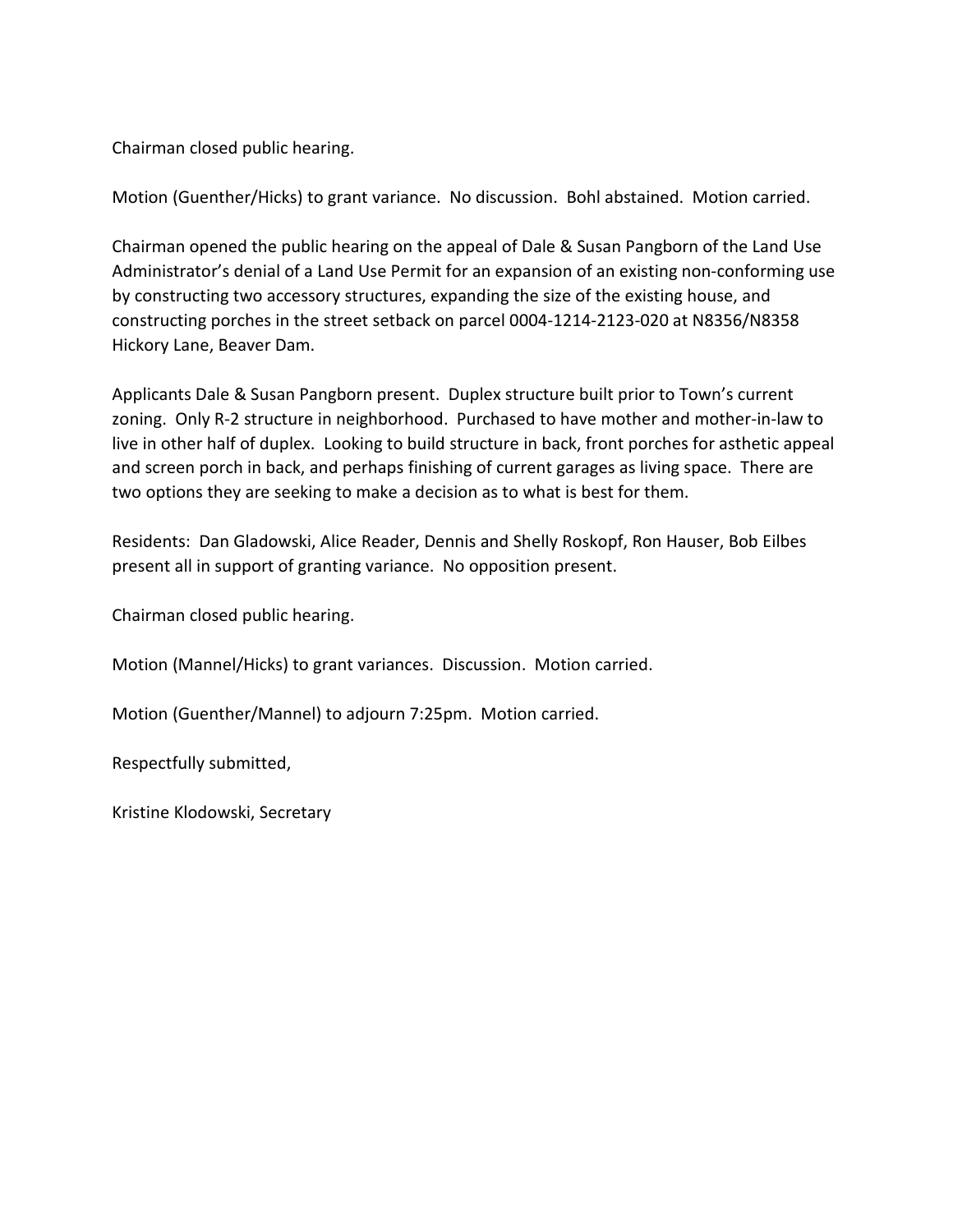## **BOARD OF APPEALS APPROVED MINUTES OF SEPTEMBER 26, 2018 TOWN OF BEAVER DAM W8540 COUNTY ROAD W**

Chairman Schmitt called the meeting to order at 7:10pm.

Roll call taken. Present: Chairman Jeff Schmitt, Alan Mannel, Harold Hicks, Howard Bohl, Del Guenther, Land Use Administrator Dan Prunuske. Absent: Susan Rechek.

Meeting was posted September 19, 2018 and published September 17, 2018.

- Motion (Guenter/Hicks) to approve the minutes of the May 23, 2018 Board of Appeals meeting with the addition of Land Use Administrator Dan Prunuske to the roll call. Motion carried.
- Chairman opened the public hearing on the appeal of Robert & Shawn Klosterman of the Land Use Administrator's denial of a Land Use Permit for a house addition in the street yard on parcel 004-1114-2023-004 at N5942 County G, Beaver Dam, WI. Clifford and Kris Goeller present in favor of. Applicants present and looking to do an addition for first floor bedroom and bath, location partially selected due to current location of septic and well. Discussion. No one present in opposition. Chairman closed public hearing.

Motion (Schmitt/Bohl) to approve the variance. Motion carried.

Motion (Mannel/Bohl) to adjourn 7:17pm. Motion carried.

Respectfully submitted,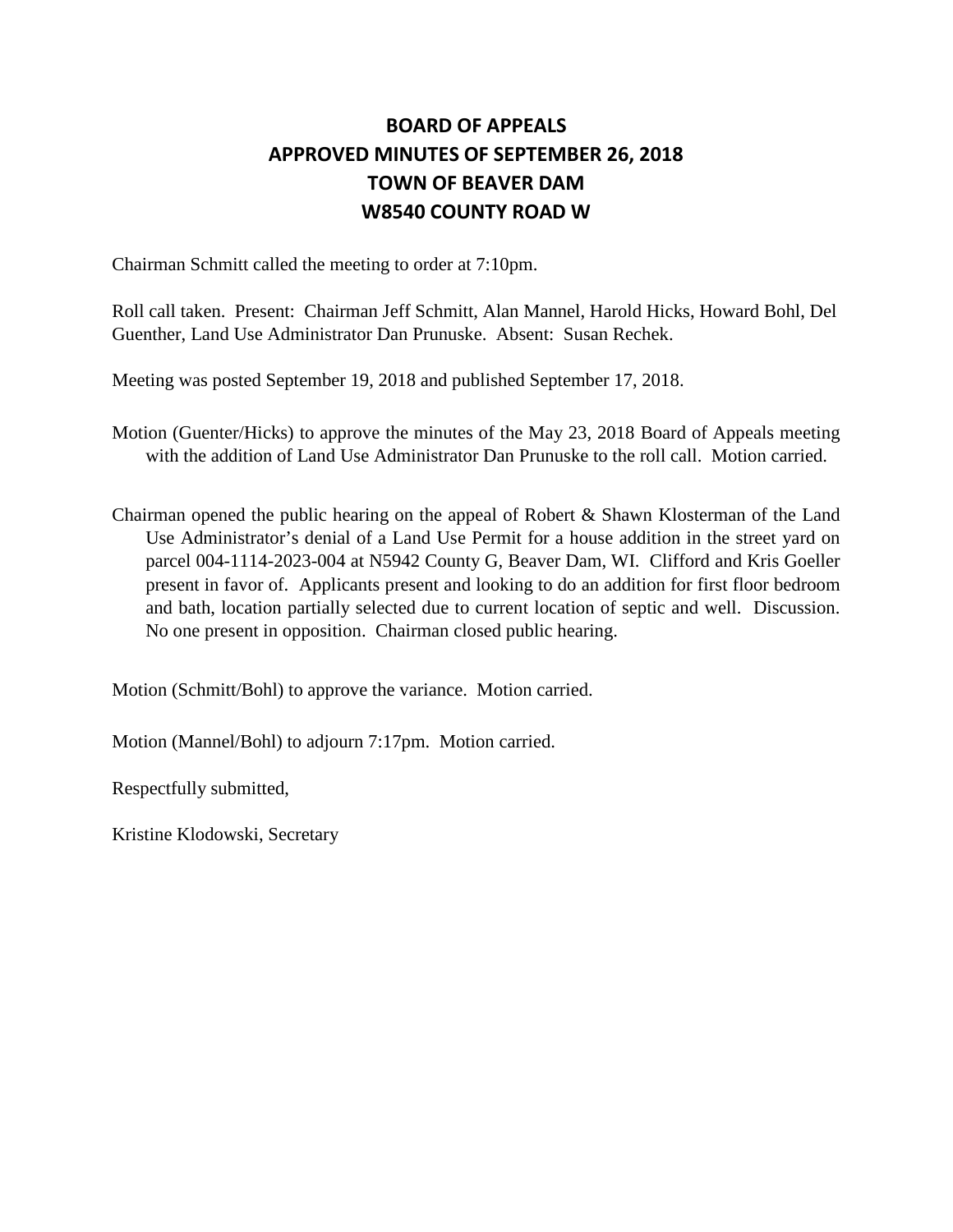## **BOARD OF APPEALS APPROVED MINUTES OF NOVEMBER 28, 2018 TOWN OF BEAVER DAM W8540 COUNTY ROAD W**

Chairman Schmitt called the meeting to order at 7:02pm.

Roll call taken. Present: Chairman Jeff Schmitt, Alan Mannel, Harold Hicks, Howard Bohl, Del Guenther, Susan Rechek, Land Use Administrator Dan Prunuske, Town Chairman John Kuzniewicz.

Meeting was posted November 19, 2018 and published November 16, 2018.

Motion (Guenther/Mannel) to approve the minutes of the September 26, 2018. Motion carried.

- Chairman opened the public hearing on the application of Nathan W. Heck for a variance to the terms of s. 62-7 (c) zoning ordinance to allow floor area of no less than 1,000 sq. ft. for a new house on parcel 004-1114-2041-002 at N5849 Shaw Hill Road, Beaver Dam, WI. Applicant Nathan W. Heck present, would like to construct in place of current residence. No one else present in favor of or in opposition to. Chairman closed the public hearing.
- Current ordinance requires 1400 sq. ft. Attached garage, nor finished basement does not count towards square footage. Discussion. Motion (Mannel/Bohl) to approve the variance. Motion carried.

Motion (Hicks/Schmitt) to adjourn 7:08pm. Motion carried.

Respectfully submitted,